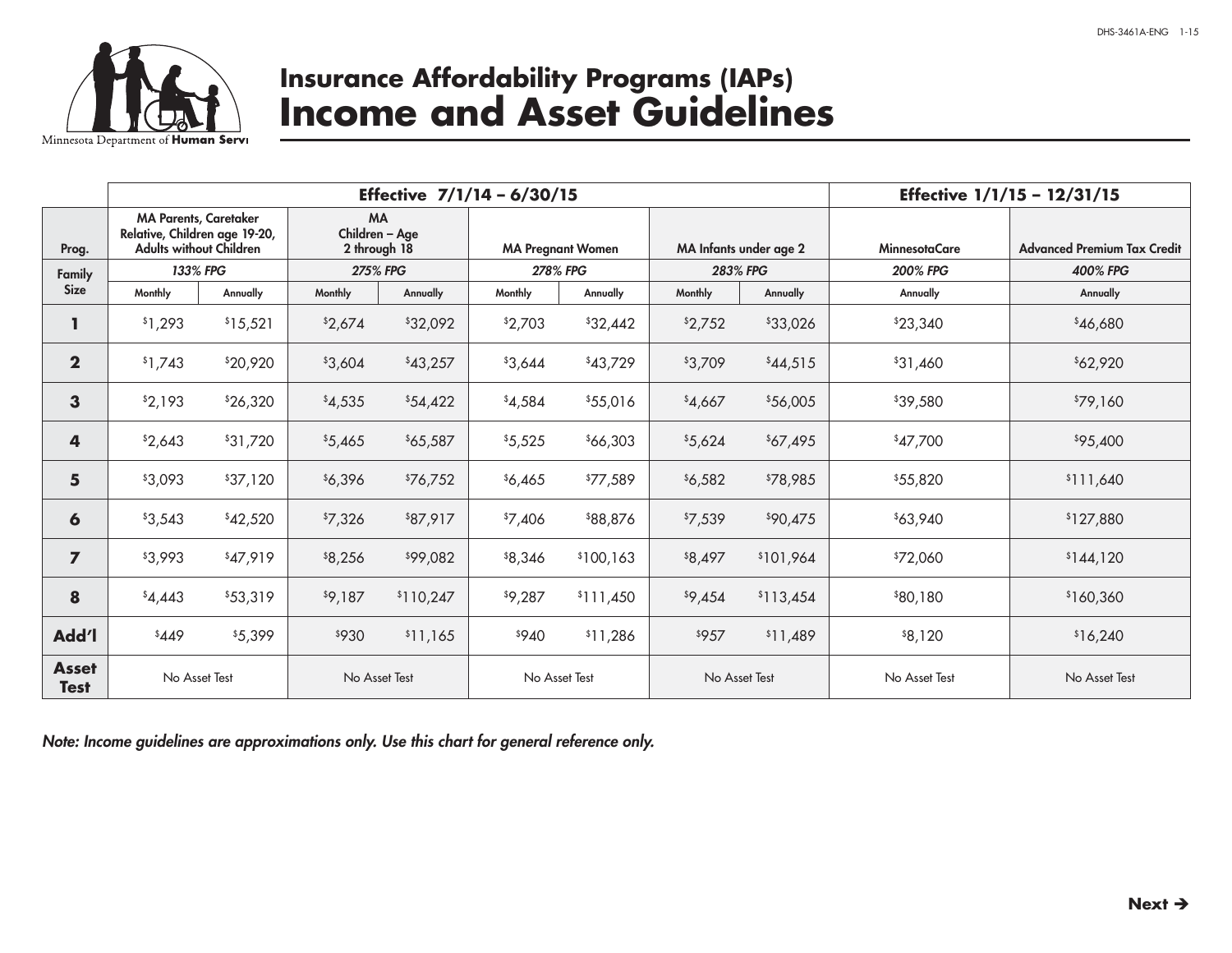|                             | Effective 7/1/14 - 6/30/15                                                                             |          |                                                                                                        |          |                                                                     |          |                                                                     |          |                                                                     |          |                                                                   |          |                                                    |          |
|-----------------------------|--------------------------------------------------------------------------------------------------------|----------|--------------------------------------------------------------------------------------------------------|----------|---------------------------------------------------------------------|----------|---------------------------------------------------------------------|----------|---------------------------------------------------------------------|----------|-------------------------------------------------------------------|----------|----------------------------------------------------|----------|
|                             | MA Elderly, Blind,<br>Disabled (with a<br>spenddown)                                                   |          | <b>MA</b><br><b>Elderly, Blind, Disabled</b><br>(No spenddown)                                         |          | *MA Qualified Medicare<br><b>Beneficiaries (QMB)</b>                |          | *MA Service Limited<br><b>Medicare Beneficiaries</b><br>(SLMB)      |          | *MA<br><b>Qualifying Individuals (QI)</b>                           |          | *MA Qualified Working<br><b>Disabled Individuals</b><br>(QWD)     |          | <b>Minnesota Family</b><br><b>Planning Program</b> |          |
| Family                      | <b>75% FPG</b>                                                                                         |          | 100% FPG                                                                                               |          | 100% FPG                                                            |          | <b>120% FPG</b>                                                     |          | <b>135% FPG</b>                                                     |          | <b>200% FPG</b>                                                   |          | <b>200% FPG</b>                                    |          |
| <b>Size</b>                 | Monthly                                                                                                | Annually | Monthly                                                                                                | Annually | Monthly                                                             | Annually | Monthly                                                             | Annually | Monthly                                                             | Annually | Monthly                                                           | Annually | Monthly                                            | Annually |
| ı                           | \$730                                                                                                  | \$8,760  | \$973                                                                                                  | \$11,676 | \$993                                                               | \$11,916 | \$1,187                                                             | \$14,244 | \$1,333                                                             | \$15,996 | \$1,965                                                           | \$23,580 | \$1,945                                            | \$23,340 |
| $\overline{2}$              | \$984                                                                                                  | \$11,808 | \$1,312                                                                                                | \$15,744 | \$1,332                                                             | \$15,984 | \$1,593                                                             | \$19,116 | \$1,790                                                             | \$21,480 | \$2,642                                                           | \$31,704 | \$2,622                                            | \$31,464 |
| 3                           | \$1,238                                                                                                | \$14,856 | \$1,651                                                                                                | \$19,812 | \$1,671                                                             | \$20,052 | \$1,999                                                             | \$23,988 | \$2,247                                                             | \$26,964 | \$3,319                                                           | \$39,828 | \$3,299                                            | \$39,588 |
| 4                           | \$1,492                                                                                                | \$17,904 | \$1,990                                                                                                | \$23,880 | \$2,010                                                             | \$24,120 | \$2,405                                                             | \$28,860 | \$2,704                                                             | \$32,448 | \$3,996                                                           | \$47,952 | \$3,976                                            | \$47,712 |
| 5                           | \$1,746                                                                                                | \$20,952 | \$2,329                                                                                                | \$27,948 | \$2,349                                                             | \$28,188 | \$2,811                                                             | \$33,732 | \$3,161                                                             | \$37,932 | \$4,673                                                           | \$56,076 | \$4,653                                            | \$55,836 |
| 6                           | \$2,000                                                                                                | \$24,000 | \$2,668                                                                                                | \$32,016 | \$2,688                                                             | \$32,256 | \$3,217                                                             | \$38,604 | \$3,618                                                             | \$43,416 | \$5,350                                                           | \$64,200 | \$5,330                                            | \$63,960 |
| $\overline{7}$              | \$2,254                                                                                                | \$27,048 | \$3,007                                                                                                | \$36,084 | \$3,027                                                             | \$36,324 | \$3,623                                                             | \$43,476 | \$4,075                                                             | \$48,900 | \$6,027                                                           | \$72,324 | \$6,007                                            | \$72,084 |
| 8                           | \$2,508                                                                                                | \$30,096 | \$3,346                                                                                                | \$40,152 | \$3,366                                                             | \$40,392 | \$4,029                                                             | \$48,348 | \$4,532                                                             | \$54,384 | \$6,704                                                           | \$80,448 | \$6,684                                            | \$80,208 |
| <b>Ndd</b>                  | \$254                                                                                                  | \$3,048  | \$339                                                                                                  | \$4,068  | \$339                                                               | \$4,068  | \$406                                                               | \$4,872  | \$457                                                               | \$5,484  | \$677                                                             | \$8,124  | \$677                                              | \$8,124  |
| <b>Asset</b><br><b>Test</b> | $\bullet$ \$3,000 for a single<br>person<br>• \$6,000 for hh of 2,<br>plus \$200 for each<br>dependent |          | $\bullet$ \$3,000 for a single<br>person<br>• \$6,000 for hh of 2,<br>plus \$200 for each<br>dependent |          | $\bullet$ \$10,000 for a single<br>person<br>• \$18,000 for hh of 2 |          | $\bullet$ \$10,000 for a single<br>person<br>• \$18,000 for hh of 2 |          | $\bullet$ \$10,000 for a single<br>person<br>• \$18,000 for hh of 2 |          | $\bullet$ \$4,000 for a single<br>person<br>• \$6,000 for hh of 2 |          | None                                               |          |

#### MA for Employed Person with Disabilities (MA-EPD)

To qualify for MA-EPD:

- Certified disabled by the Social Security Administration (SSA) or the State Medical Review Team (SMRT).
- Employed and have required taxes withheld or paid from earned income.
- Monthly earnings of more than \$65.
- Asset limit of \$20,000 per enrollee.

This information is available in accessible formats for individuals with disabilities by calling 651‑431‑2670, toll‑free 800‑657‑3739, or by using your preferred relay service. For other information on disability rights and protections, contact the agency's ADA coordinator.

#### **\* A \$20 disregard is included in totals.**

*Note: Income and asset guidelines are approximations only. Use this chart for general reference only.* 

ADA1 (12-12)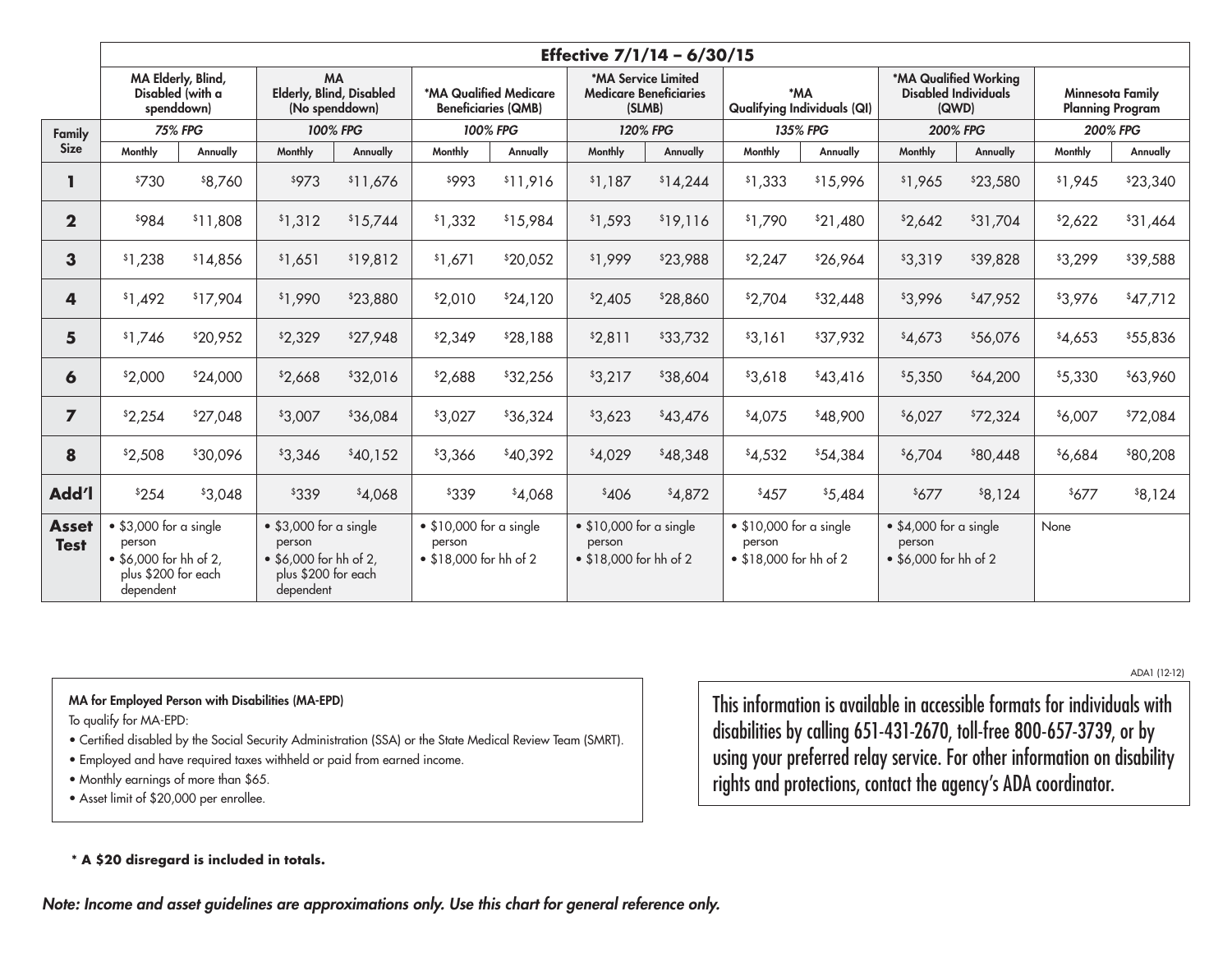

## **DHS Advisory Groups**

| <b>Name</b>                                                                        | <b>Statute</b>            | <b>Federal law or funding that</b><br>requires Group                                                                                                                                                                                                                     |  |  |  |  |
|------------------------------------------------------------------------------------|---------------------------|--------------------------------------------------------------------------------------------------------------------------------------------------------------------------------------------------------------------------------------------------------------------------|--|--|--|--|
| American Indian Advisory Council on<br><b>Chemical Dependency</b>                  | $§$ 254A.035,<br>subd. 2  | Federal requirements dictate the<br>state consult with tribes on the<br>implementation for the state<br>chemical dependency plan.                                                                                                                                        |  |  |  |  |
| American Indian Child Welfare Advisory<br>Council                                  | § 260.835                 | Federal requirements dictate the<br>state consult with tribes on the<br>implementation of the state Title<br>IV-B plan to protect and promote<br>the welfare of Indian children.                                                                                         |  |  |  |  |
| <b>Children's Justice Act Task Force</b>                                           |                           | Required to receive federal<br>Children's Justice Act funds.<br>State must also be eligible for<br>Child Abuse and Prevention<br>Treatment Act (CAPTA) Basic<br>State Grant funds.                                                                                       |  |  |  |  |
| Development and Implementation Council<br>for community first services and support | § 256B.85,<br>subd. 21    | CFR 441.575<br>Title 42, Ch IV, Sub chapter C,<br>Part 441, Subpart K.                                                                                                                                                                                                   |  |  |  |  |
| Drug Utilization Review Board                                                      | § 256B.0625,<br>subd. 13i | 42 U.S.C. 1396r-8 (Section 1927<br>of Social Security Act); (d) (4)                                                                                                                                                                                                      |  |  |  |  |
| <b>Medical Assistance Drug Formulary</b><br>Committee                              | § 256B.0625,<br>subd. 13c | 42 U.S.C. 1396r-8 (Section 1927<br>of Social Security Act); (g) (3)                                                                                                                                                                                                      |  |  |  |  |
| Medicaid Citizens' Advisory Committee                                              |                           | Mandated by federal Medicaid<br>law and regulation to advise the<br>state Medicaid agency on issues<br>affecting populations served by<br>Medicaid.                                                                                                                      |  |  |  |  |
| Mental Health Advisory Council                                                     | § 245.697                 | Required as a condition of<br>accepting federal community<br>mental health services block grant<br>funds: Community Mental Health<br><b>Services Block Grant - Section</b><br>1911 of Title XIX, Part B,<br>Subpart I and III of the Public<br>Health Service (PHS) Act. |  |  |  |  |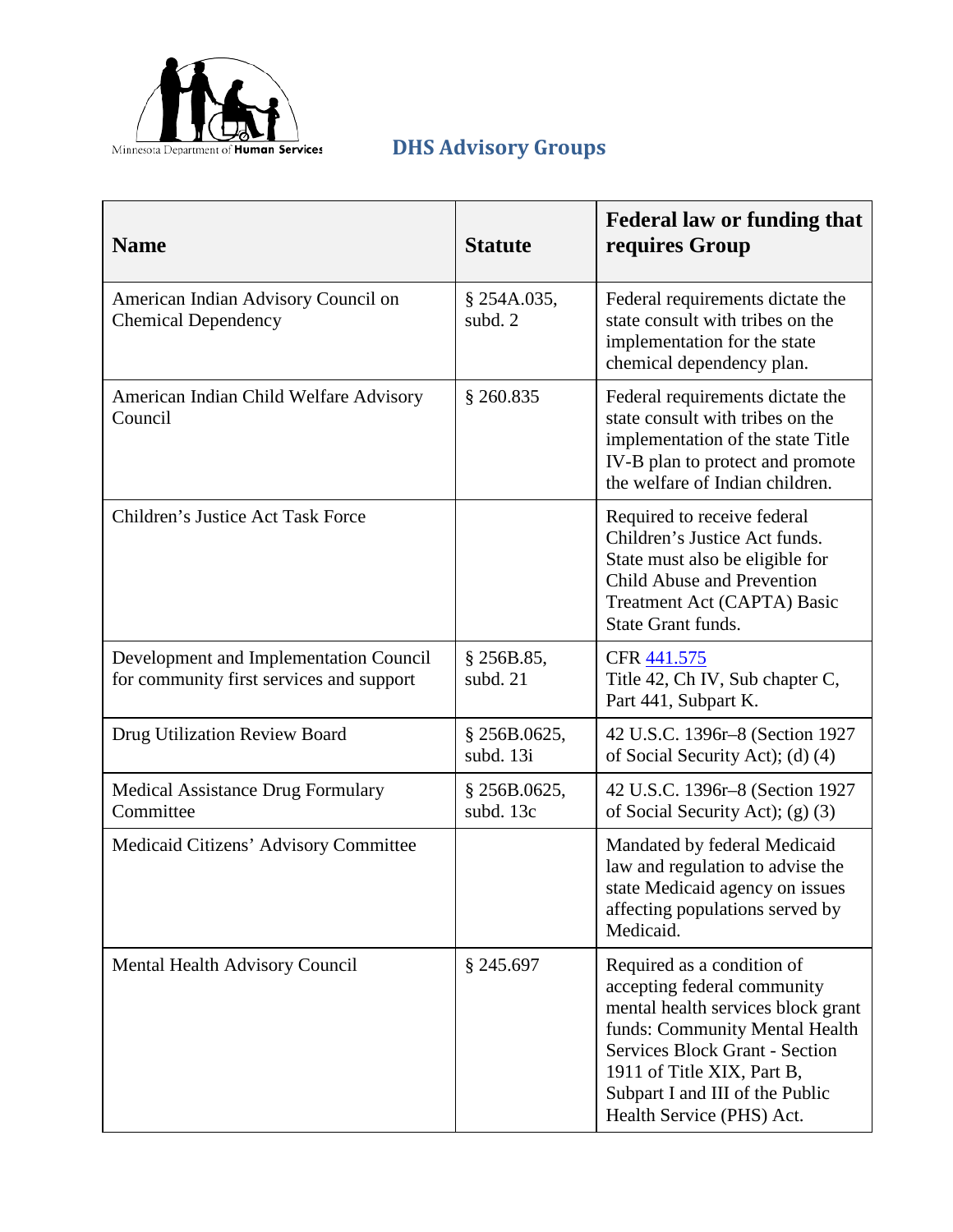| <b>Name</b>                    | <b>Statute</b> | <b>Federal law or funding that</b><br>requires Group                                                                                                                                                                                                                                                                                      |
|--------------------------------|----------------|-------------------------------------------------------------------------------------------------------------------------------------------------------------------------------------------------------------------------------------------------------------------------------------------------------------------------------------------|
| Minnesota Board on Aging (MBA) | $§$ 256.975    | MBA is the designated State Unit<br>on Aging under the federal Older<br>Americans Act. The board<br>develops, coordinates, evaluates<br>and administers federal and state<br>funds for programs for the aging;<br>makes grants to 7 area agencies<br>on aging and nonprofit agencies;<br>and serves as advocate for older<br>Minnesotans. |